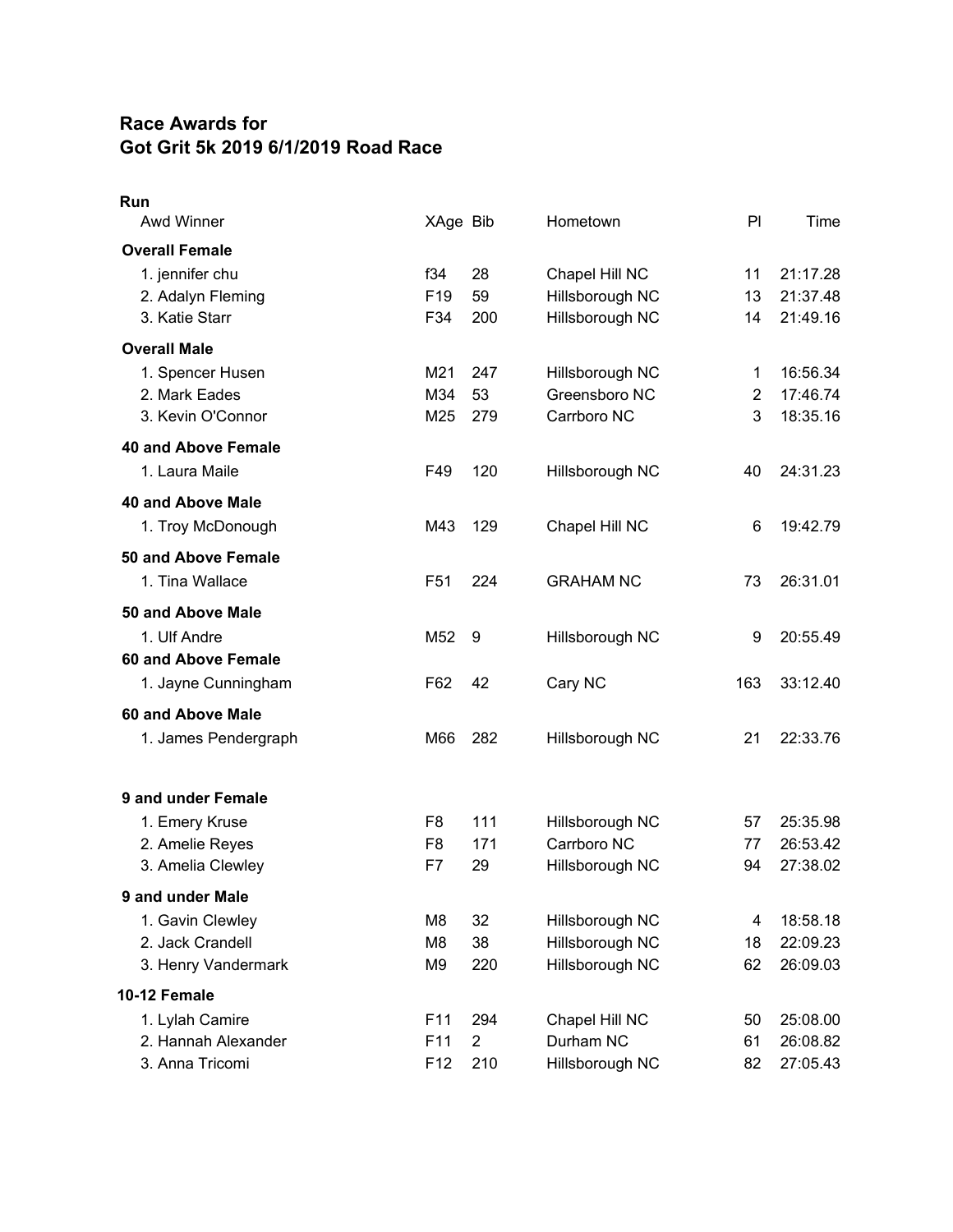| <b>10-12 Male</b>                      |                 |     |                  |     |          |
|----------------------------------------|-----------------|-----|------------------|-----|----------|
| 1. David Ritchey                       | M12             | 178 | Durham NC        | 22  | 22:36.02 |
| 2. Will Porter                         | M10             | 167 | <b>DURHAM NC</b> | 41  | 24:31.94 |
| 3. Ryan Matthews                       | M11             | 124 | Hillsborough NC  | 42  | 24:33.51 |
| <b>13-15 Female</b>                    |                 |     |                  |     |          |
| 1. Grace Pell                          | F <sub>13</sub> | 158 | Hillsborough NC  | 58  | 25:47.96 |
| 2. Isabella Panek                      | F <sub>13</sub> | 156 | <b>DURHAM NC</b> | 80  | 27:01.45 |
| 3. Caroline Fowlkes                    | F <sub>15</sub> | 61  | Hillsborough NC  | 101 | 28:04.80 |
| 13-15 Male                             |                 |     |                  |     |          |
| 1. Nick Pell                           | M14             | 159 | Hillsborough NC  | 5   | 19:23.95 |
| 2. David Alexander                     | M14             | 1   | Durham NC        | 17  | 21:54.88 |
| 3. Merrick Coleman                     | M14             | 290 | Hillsborough NC  | 29  | 23:01.02 |
| 16-19 Female                           |                 |     |                  |     |          |
| 1. Jillian Myler                       | F <sub>16</sub> | 277 | Hillsborough NC  | 48  | 25:01.37 |
| 2. Kate Franklin                       | F <sub>18</sub> | 64  | Hillsborough NC  | 136 | 30:51.30 |
| 3. Lindsey Jouannet                    | F16             | 102 | Hillsborough NC  | 153 | 32:20.08 |
| <b>16-19 Male</b>                      |                 |     |                  |     |          |
| 1. micah van Praag                     | M16             | 217 | <b>DURHAM NC</b> | 26  | 22:51.48 |
| 2. Ethan George                        | M17             | 70  | Hillsborough NC  | 100 | 28:02.65 |
| 3. Elijah Harris                       | M17             | 254 | Hurdle Mills NC  | 199 | 36:44.38 |
| 20-24 Female                           |                 |     |                  |     |          |
| 1. Katherine Mulligan                  | f24             | 147 | Greenville NC    | 19  | 22:20.49 |
| 2. Sarah Dobbs                         | F <sub>20</sub> | 50  | Hillsborough NC  | 139 | 30:55.78 |
| 3. Serena Wisnewski                    | F <sub>20</sub> | 240 | Hurdle Mills NC  | 251 | 46:34.60 |
| <b>20-24 Male</b>                      |                 |     |                  |     |          |
| 1. Bryce Readyhough                    | M20             | 168 | Cedar Grove NC   | 233 | 42:40.34 |
| 2. Rayshon Long                        | M22             | 261 | Hurdle Mills NC  | 260 | 50:03.20 |
| 3. Unassigned - 4 Eligible Registrants |                 |     |                  |     |          |
| 25-29 Female                           |                 |     |                  |     |          |
| 1. Cambria Whitcomb                    | F <sub>25</sub> | 278 | Carrboro NC      | 32  | 23:14.34 |
| 2. Deanna Vecchia                      | F <sub>29</sub> | 221 | Hillsborough NC  | 140 | 31:02.71 |
| 3. Maggie Petrin                       | F <sub>25</sub> | 251 | Hillsborough NC  | 197 | 36:38.62 |
| 25-29 Male                             |                 |     |                  |     |          |
| 1. Chris Limer                         | M28             | 116 | Raleigh NC       | 92  | 27:34.58 |
| 2. Logan Horton                        | M26             | 90  | Hillsborough NC  | 161 | 33:05.21 |
| 3. Brian Shangwa                       | M26             | 187 | Cary NC          | 228 | 40:14.43 |
| <b>30-34 Female</b>                    |                 |     |                  |     |          |
| 1. Elissa Tubergen                     | F34             | 213 | Hillsborough NC  | 25  | 22:46.39 |
| 2. Ivy Settlemires                     | F33             | 185 | Chapel Hill NC   | 81  | 27:03.59 |
| 3. Ashley Coop                         | F32             | 37  | Hillsborough NC  | 126 | 29:58.83 |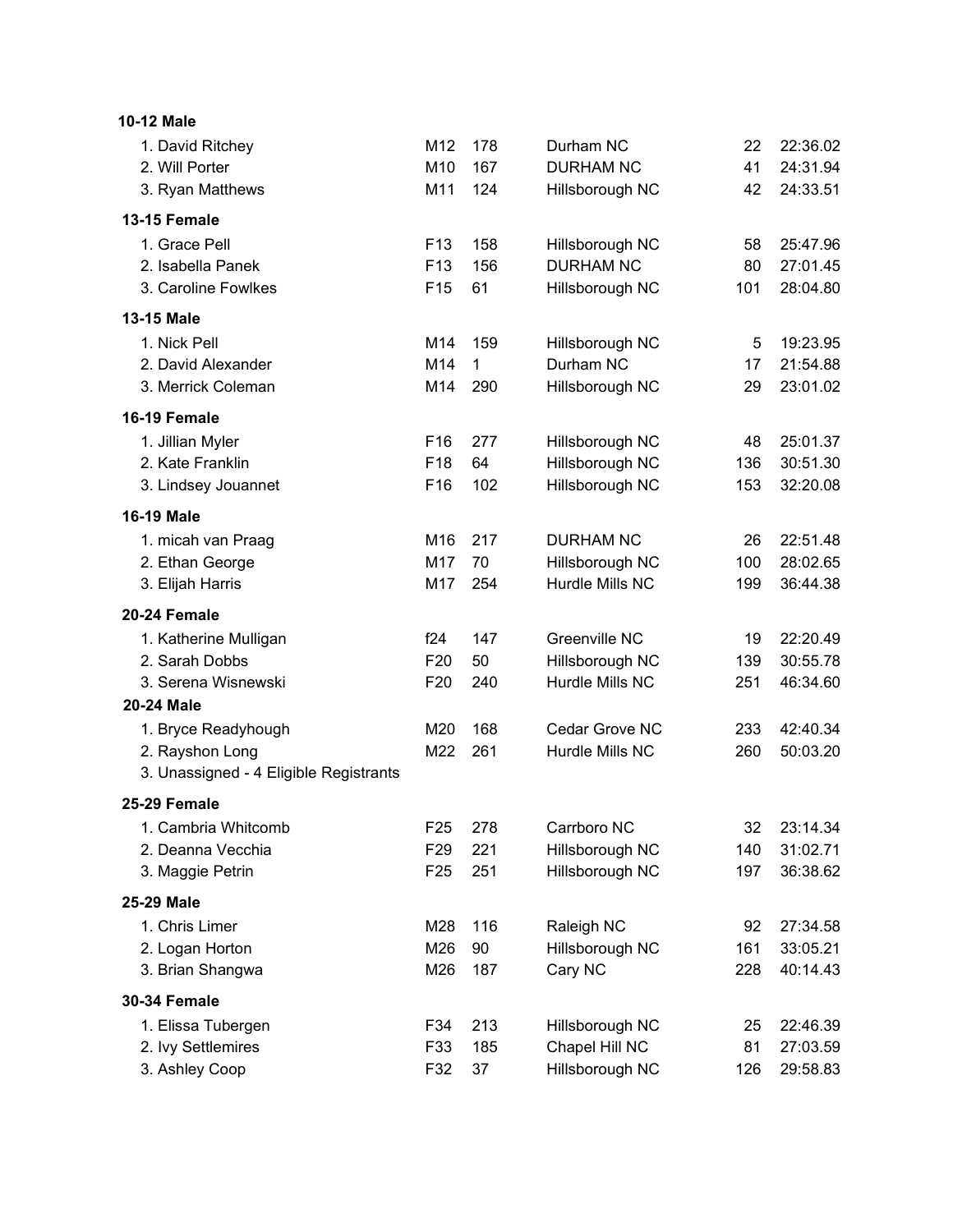| 30-34 Male              |                 |                |                  |     |          |
|-------------------------|-----------------|----------------|------------------|-----|----------|
| 1. West Odell           | M32             | 284            | Hillsborough NC  | 23  | 22:42.09 |
| 2. Matthew Carter       | M33             | 25             | Hillsborough NC  | 70  | 26:25.34 |
| 3. Greg Thuotte         | M32             | 208            | Hillsborough NC  | 124 | 29:55.58 |
| <b>35-39 Female</b>     |                 |                |                  |     |          |
| 1. Lori Whitman         | F39             | 233            | Hillsborough NC  | 20  | 22:25.75 |
| 2. Sara Mitchell        | F38             | 144            | greensboro NC    | 30  | 23:04.34 |
| 3. Katie Merritt        | F36             | 136            | Hillsborough NC  | 67  | 26:20.81 |
| 35-39 Male              |                 |                |                  |     |          |
| 1. David Parker         | M38             | 157            | Durham NC        | 8   | 20:28.28 |
| 2. Jason Myers          | M37             | 149            | Hillsborough NC  | 12  | 21:31.85 |
| 3. Jeff Smith           | M37             | 192            | Hillsborough NC  | 24  | 22:42.43 |
| 40-44 Female            |                 |                |                  |     |          |
| 1. Sandra Cooke         | F40             | 36             | Haw River NC     | 49  | 25:05.71 |
| 2. Sherri Nevius        | F43             | 151            | <b>DURHAM NC</b> | 54  | 25:20.88 |
| 3. Lauren Kruse         | F41             | 112            | Hillsborough NC  | 56  | 25:35.79 |
| 40-44 Male              |                 |                |                  |     |          |
| 1. Joshua Lowry         | M41             | 119            | Morrisville NC   | 7   | 20:20.15 |
| 2. Matthew Holtry       | M40             | 275            | Chapel Hill NC   | 15  | 21:52.20 |
| 3. brian kennedy        | M42             | 105            | Chapel Hill NC   | 34  | 23:32.94 |
| 45-49 Female            |                 |                |                  |     |          |
| 1. Kate Berrien         | F49             | 263            | Hillsborough NC  | 69  | 26:23.44 |
| 2. Amy Orange           | F47             | 155            | Hillsborough NC  | 93  | 27:35.34 |
| 3. Nancy Lynne Anderson | F49             | $\overline{7}$ | Hillsborough NC  | 104 | 28:12.71 |
| 45-49 Male              |                 |                |                  |     |          |
| 1. Derek Clewley        | M45             | 31             | Hillsborough NC  | 10  | 21:12.19 |
| 2. Kevin Edwards        | M45             | 55             | Hillsborough NC  | 38  | 24:12.66 |
| 3. Jay DeLeonardis      | M45             | 47             | Hillsborough NC  | 86  | 27:11.50 |
| 50-54 Female            |                 |                |                  |     |          |
| 1. Paige Johnson        | F <sub>53</sub> | 98             | Hurdle Mills NC  | 106 | 28:36.04 |
| 2. Lauren Wessel        | F <sub>51</sub> | 291            | Hillsborough NC  | 115 | 29:22.01 |
| 3. Rochelle Sutton      | F <sub>50</sub> | 204            | Hillsborough NC  | 160 | 33:04.58 |
| 50-54 Male              |                 |                |                  |     |          |
| 1. Scott Larson         | M51             | 114            | Hurdle Mills NC  | 28  | 22:59.15 |
| 2. Mark Wampole         | M51             | 225            | Hillsborough NC  | 36  | 23:41.91 |
| 3. Donald Von Hagen     | M53             | 222            | Hillsborough NC  | 43  | 24:39.41 |
| <b>55-59 Female</b>     |                 |                |                  |     |          |
| 1. KATIE KIEHLE         | F <sub>56</sub> | 106            | Hillsborough NC  | 127 | 30:16.86 |
| 2. Shari Metzger        | F <sub>55</sub> | 138            | Hillsborough NC  | 167 | 33:23.17 |
| 3. Maureen Cunningham   | F <sub>55</sub> | 43             | Hillsborough NC  | 224 | 39:45.95 |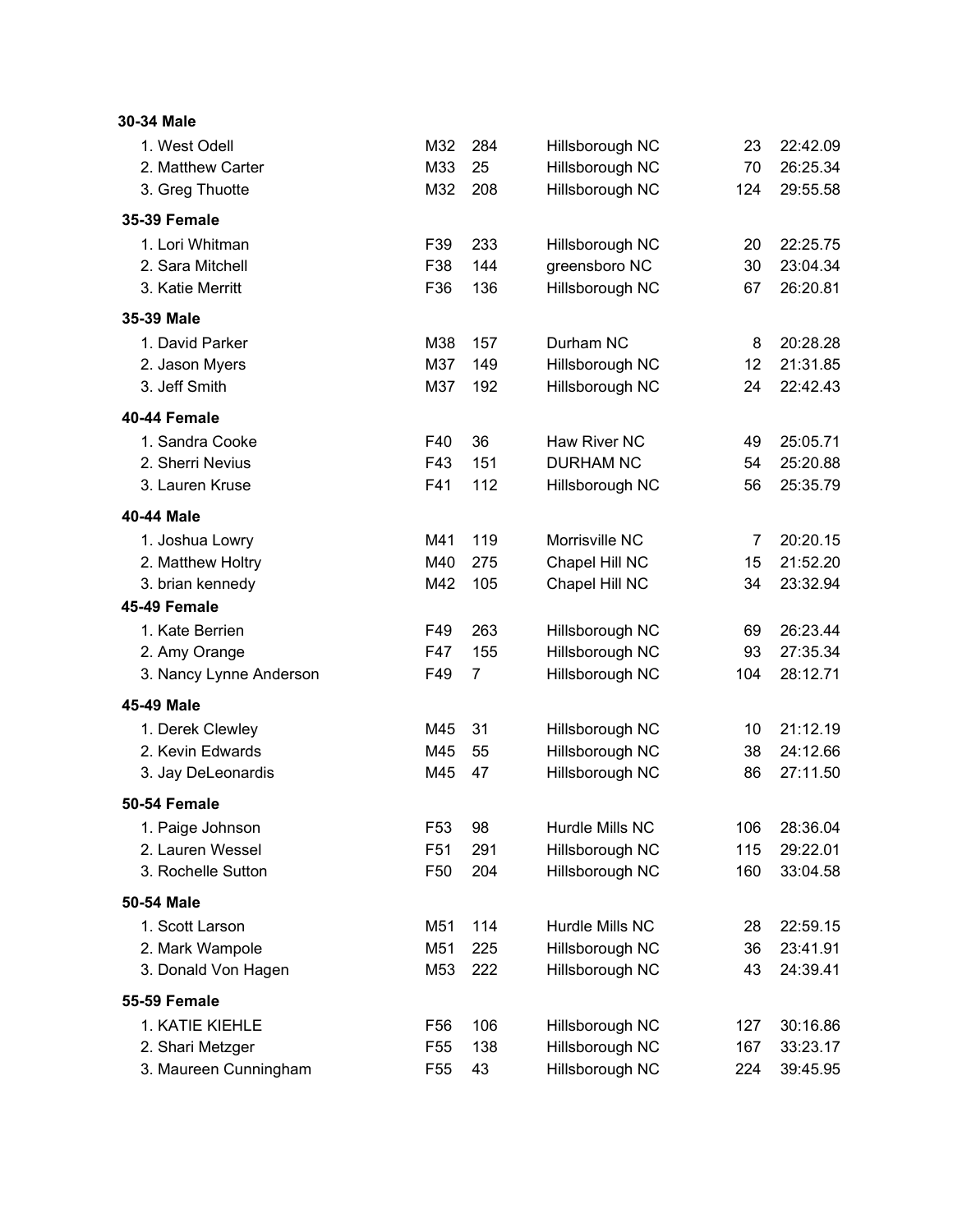| 55-59 Male                              |                 |     |                  |     |          |
|-----------------------------------------|-----------------|-----|------------------|-----|----------|
| 1. Paul Bishop                          | M55             | 289 | <b>GRAHAM NC</b> | 16  | 21:53.21 |
| 2. Jeffrey Husen                        | M <sub>55</sub> | 248 | Hillsborough NC  | 35  | 23:40.17 |
| 3. Craig Gilbert                        | M59             | 73  | <b>DURHAM NC</b> | 53  | 25:18.21 |
| 60-64 Female                            |                 |     |                  |     |          |
| 1. Sandy Gainey                         | F63             | 66  | <b>GRAHAM NC</b> | 164 | 33:13.73 |
| 2. Martha Hamblin                       | F63             | 78  | Mebane NC        | 181 | 34:51.92 |
| 3. Jill Van Veen                        | F63             | 218 | Greensboro NC    | 219 | 39:35.15 |
| 60-64 Male                              |                 |     |                  |     |          |
| 1. Michael Piracci                      | M61             | 163 | <b>DURHAM NC</b> | 37  | 24:02.16 |
| 2. Duncan Wallace                       | M64             | 223 | <b>GRAHAM NC</b> | 39  | 24:29.98 |
| 3. Jim Manwaring                        | M64             | 121 | Hurdle Mills NC  | 59  | 25:51.32 |
| 65-69 Female                            |                 |     |                  |     |          |
| 1. Joan Boone                           | F66             | 14  | <b>Efland NC</b> | 180 | 34:44.94 |
| 2. Sherrell Settlemires                 | F68             | 186 |                  | 246 | 45:18.75 |
| 3. Mary Soderberg                       | F66             | 198 | Hillsborough NC  | 265 | 51:29.73 |
| 65-69 Male                              |                 |     |                  |     |          |
| 1. David Montefiori                     | M65             | 145 | Hillsborough NC  | 27  | 22:53.01 |
| 2. Jamie Gartman                        | M65             | 67  | <b>GRAHAM NC</b> | 165 | 33:14.15 |
| 3. William STAMER                       | M67             | 199 | Hillsborough NC  | 203 | 37:18.38 |
| 70-74 Female                            |                 |     |                  |     |          |
| 1. Rachel Phelps Hawkins                | F71             | 161 | Hillsborough NC  | 211 | 39:10.45 |
| 2. Unassigned - 1 Eligible Registrants  |                 |     |                  |     |          |
| 3. Unassigned - 1 Eligible Registrants  |                 |     |                  |     |          |
| <b>70-74 Male</b>                       |                 |     |                  |     |          |
| 1. Unassigned - No Eligible Registrants |                 |     |                  |     |          |
| 2. Unassigned - No Eligible Registrants |                 |     |                  |     |          |
| 3. Unassigned - No Eligible Registrants |                 |     |                  |     |          |
| <b>75-79 Female</b>                     |                 |     |                  |     |          |
| 1. Unassigned - No Eligible Registrants |                 |     |                  |     |          |
| 2. Unassigned - No Eligible Registrants |                 |     |                  |     |          |
| 3. Unassigned - No Eligible Registrants |                 |     |                  |     |          |
| <b>75-79 Male</b>                       |                 |     |                  |     |          |
| 1. Unassigned - No Eligible Registrants |                 |     |                  |     |          |
| 2. Unassigned - No Eligible Registrants |                 |     |                  |     |          |
| 3. Unassigned - No Eligible Registrants |                 |     |                  |     |          |
| <b>80 and above Female</b>              |                 |     |                  |     |          |
| 1. Unassigned - No Eligible Registrants |                 |     |                  |     |          |
| 2. Unassigned - No Eligible Registrants |                 |     |                  |     |          |
| 3. Unassigned - No Eligible Registrants |                 |     |                  |     |          |